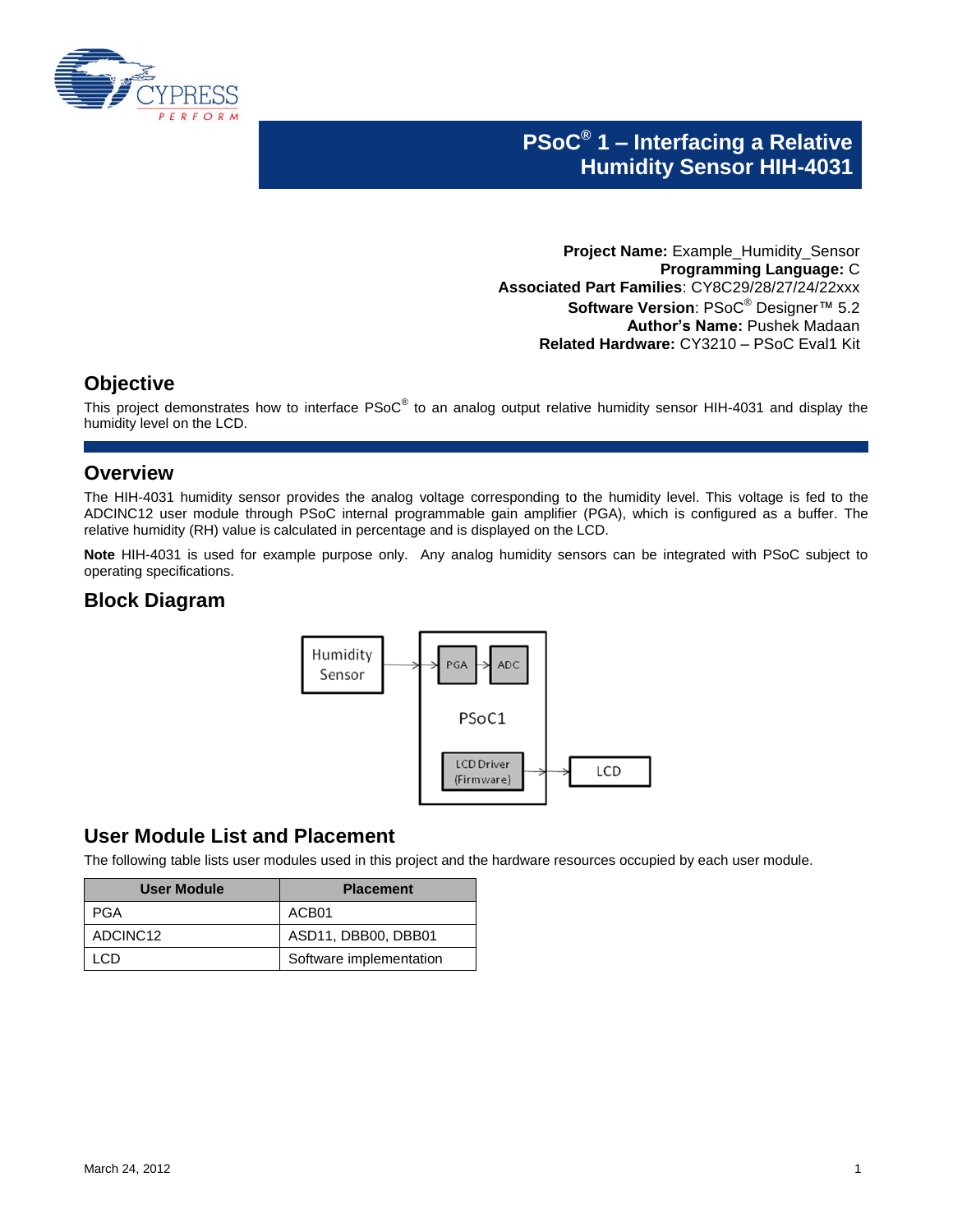# **User Module Parameter Settings**

The following tables show the user module parameter settings for each of the user modules used in the project.

| <b>PGA</b>       |                            |                                                                       |  |
|------------------|----------------------------|-----------------------------------------------------------------------|--|
| <b>Parameter</b> | Value                      | <b>Comments</b>                                                       |  |
| Gain             | 1.00                       | To make the PGA as a unity gain amplifier.                            |  |
| Input            | AnalogColumn_InputSelect_1 | Selects the output of analog column input multiplexer as<br>the input |  |
| Reference        | Vss                        | Use the $V_{SS}$ of the IC as the reference.                          |  |
| Analog Bus       | <b>Disable</b>             | Does not route the output of the PGA to the analog bus.               |  |

| <b>ADCINC12</b>    |                 |                                                                                                         |
|--------------------|-----------------|---------------------------------------------------------------------------------------------------------|
| <b>Parameter</b>   | Value           | <b>Comments</b>                                                                                         |
| <b>TMR Clock</b>   | VC <sub>1</sub> | See following notes.                                                                                    |
| <b>CNT Clock</b>   | VC <sub>1</sub> | See following notes.                                                                                    |
| Input              | ACB01           | Selects the input as the output of the ACB01 block that is<br>PGA configured as a Unity Gain Amplifier. |
| <b>Clock Phase</b> | Normal          | See following notes.                                                                                    |

#### **Notes**

- Timer clock and CNT clock should be the same for correct operation of the user module. This is also called data clock. It should not be set less than 256 KHz when CPU is running at 24 MHz; or it may be set as low as 125 KHz.
- The parameter Clock Phase should be set to Normal when the data fed to the user module is from a Continuous Time Block. If it is fed from a Switched Capacitor Block, then it must be the opposite of the clock phase setting of the SCBLOCK, which sources the data to this user module.

| LCD              |         |                               |  |
|------------------|---------|-------------------------------|--|
| <b>Parameter</b> | Value   | <b>Comments</b>               |  |
| <b>LCDPort</b>   | Port 2  | Use Port 2 to connect the LCD |  |
| Bargraph         | Disable | Disable the bar graph feature |  |

### **Global Resources**

| <b>Important Global Resources</b> |                             |                                               |  |
|-----------------------------------|-----------------------------|-----------------------------------------------|--|
| <b>Parameter</b>                  | Value                       | <b>Comments</b>                               |  |
| Power Setting [Vcc/SysCl freq]    | 5.0 Vk/24 MHz               | Selects 5 V operation and 24 MHz SysClk       |  |
| CPU_Clock                         | SysClk/2                    | Selects 12 MHz as the clock input for the CPU |  |
| $VC1 = SysClk/N$                  | 8                           | Set VC1 as 3 MHz                              |  |
| <b>Ref Mux</b>                    | $(V_{DD}/2)$ +/- $V_{DD}/2$ | Set the RefHi as 5 V and RefLo as 0 V         |  |

**Note** When RH sensor is operated at 5 V, the output voltage of the sensor ranges from 0.958 V to 4.026 V. Ref Mux setting should be done accordingly because ADC must cover the entire range.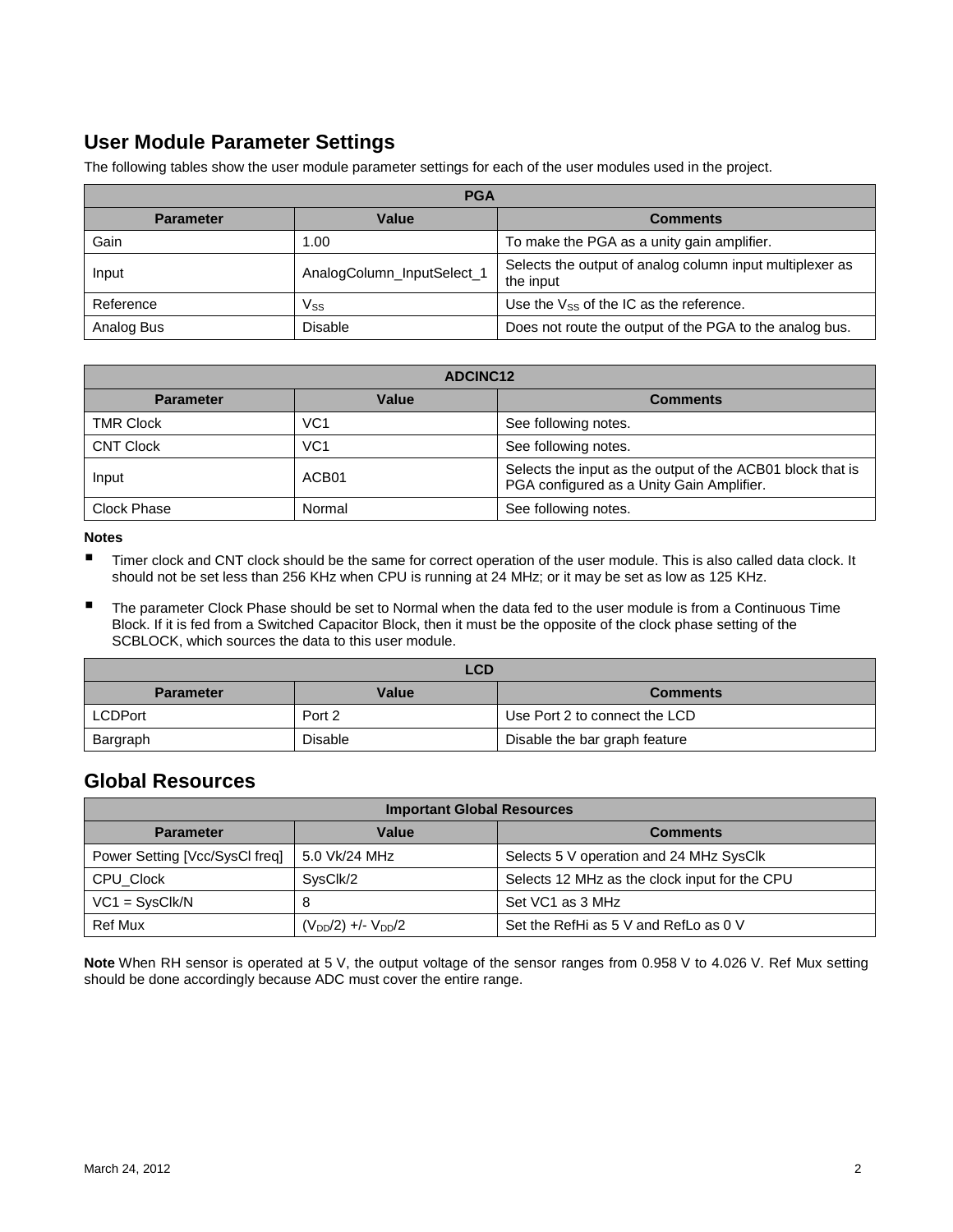#### **Pinout**

| <b>Important Pin Configuration</b> |               |               |                   |                                         |
|------------------------------------|---------------|---------------|-------------------|-----------------------------------------|
| Pin                                | <b>Select</b> | <b>Drive</b>  | Interrupt         | <b>Comments</b>                         |
| P0[4]                              | Analog Input  | High-Z Analog | <b>DisableInt</b> | Configures the pin as analog input pin. |

**Note** Other parameters are left at their default values.

#### **Hardware Connections**

The schematic diagram for the project is as follows.



U2 is HIH-4031 is a relative humidity sensor which is capable of measuring humidity ranging from 0% RH to 100% RH. This device exhibits a linear output versus percentage RH. Percentage RH value can be calculated using the following formula:

%RH =  $(V_{OUT} - Zero$  Offset)/slope

When operated at 5 V, Zero Offset = 0.958 V and slope = 30.68 mV.

This schematic can be wired using the bred board area of the CY3210 PSoC Eval1 board.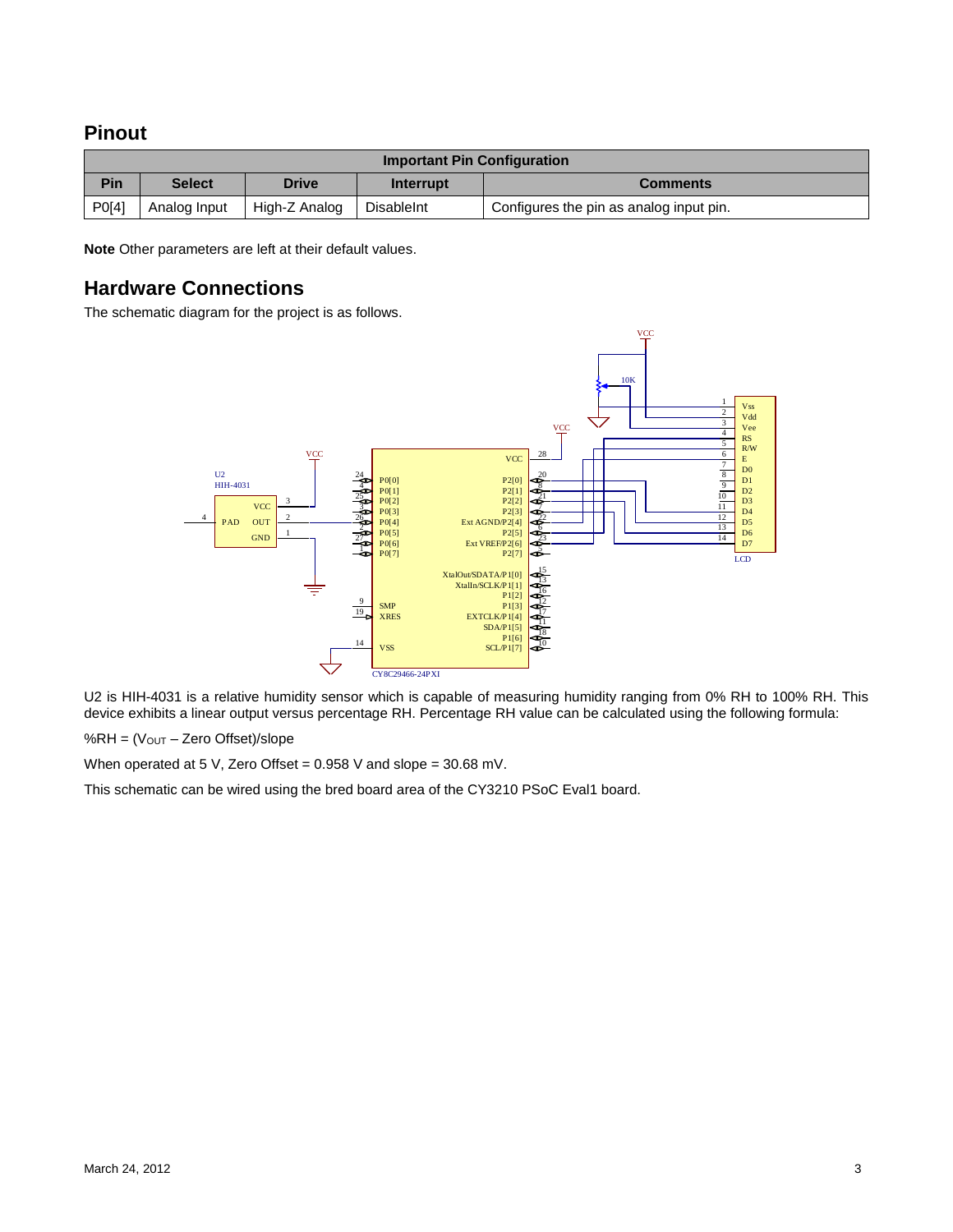## **Operation**

On reset, all hardware settings from the device configuration are loaded into the device and *main.c* is executed. The firmware performs the following operations:

- Enables global interrupt.
- Initializes all the modules with maximum power setting.
- Initializes ADCINC12 to run continuously.
- Enters an infinite loop where the following operations are performed:
	- □ Wait until ADCINC12 data is available.
	- □ Convert the 2s compliment data into unsigned format by adding 0x800.
	- Calculate the analog voltage level by multiplying the output of ADC by 1.22 (resolution of ADCINC12 in mV).
	- Check if analog value is greater than zero offset.
	- $\Box$  If voltage level is greater than zero offset:
		- **Calculate the % RH using equation 1.**
		- **Convert this float value into ASCII value using FTOA function.**
		- **Update the LCD with the new value.**
	- $\Box$  If voltage level is lesser than zero offset:
		- Update the LCD with RH value as 0.00%.

# **Testing**

Program the PSoC device with this project and connect the hardware according to the schematic shown above and the relative humidity can be viewed on the LCD.

# **Upgrade information**

N/A

**Note** This project is just to illustrate the interface between the PSoC® and a Humidity sensor (HIH-4031) and is not tested for *accuracy* as it requires a controlled environment. The tests were performed on the basis of analog output of the Humidity Sensor.